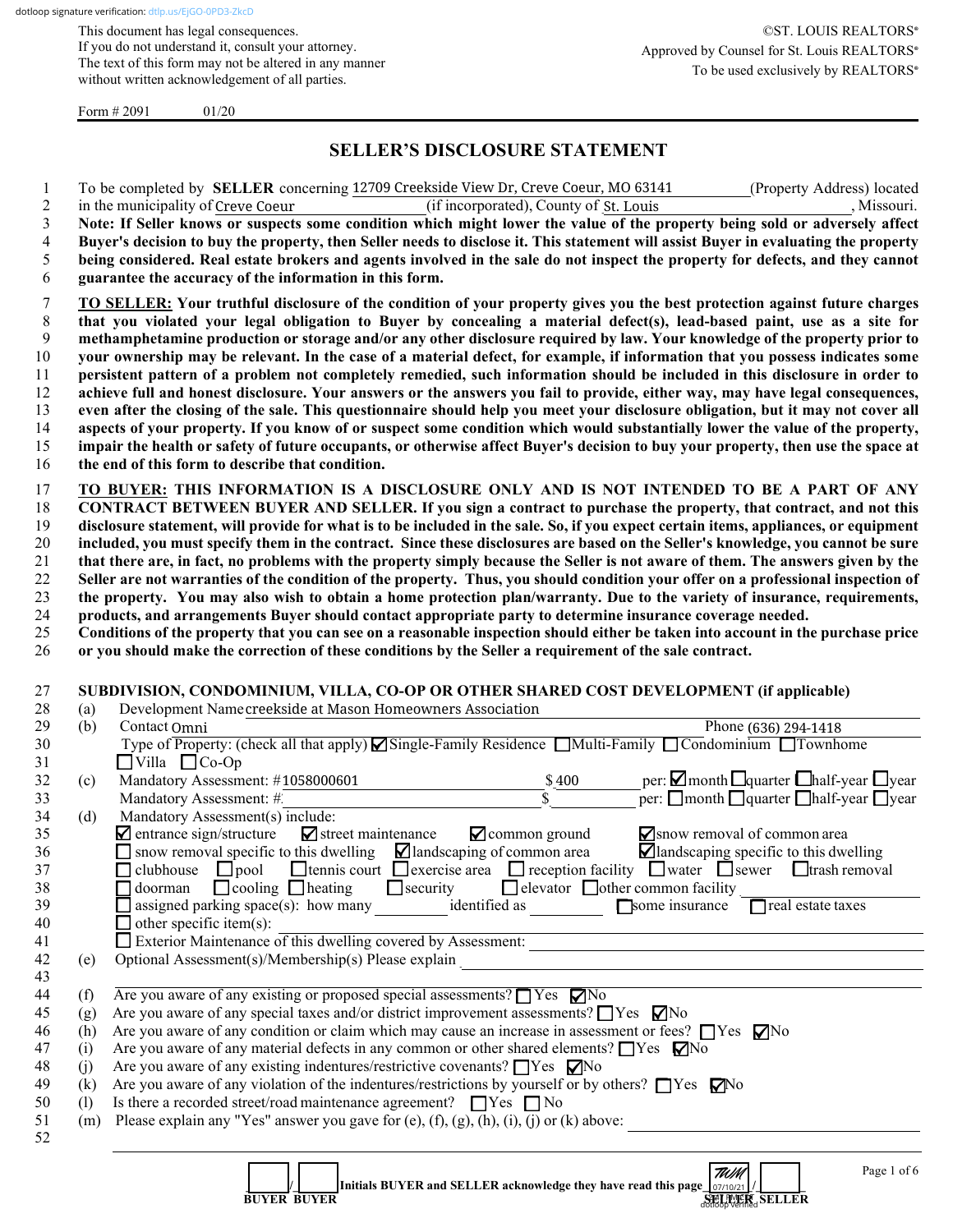dotloop signature verification: [dtlp.us/EjGO-0PD3-ZkcD](https://dtlp.us/EjGO-0PD3-ZkcD)

| 53         |                 | <b>UTILITIES</b>                                                                                                                                                                                                     |  |  |  |
|------------|-----------------|----------------------------------------------------------------------------------------------------------------------------------------------------------------------------------------------------------------------|--|--|--|
| 54<br>55   | <b>Utility</b>  | <b>Current Provider</b><br>Gas/Propane:Spire<br>if Propane, is tank $\Box$ Owned $\Box$ Leased                                                                                                                       |  |  |  |
| 56         | Electric:Ameren |                                                                                                                                                                                                                      |  |  |  |
| 57         |                 | Water: Amerian Water                                                                                                                                                                                                 |  |  |  |
| 58         |                 | Sewer: MSD                                                                                                                                                                                                           |  |  |  |
| 59         | Trash:          |                                                                                                                                                                                                                      |  |  |  |
| 60         | Recycle:        |                                                                                                                                                                                                                      |  |  |  |
| 61         |                 | Internet: Charter                                                                                                                                                                                                    |  |  |  |
| 62         |                 | Phone: Charter                                                                                                                                                                                                       |  |  |  |
| 63         |                 | HEATING, COOLING AND VENTILATING (Seller is not agreeing that all items checked are being offered for sale.)                                                                                                         |  |  |  |
| 64         | (a)             | Heating Equipment: Z Forced Air Hot Water Radiators DSteam Radiators D Radiant D Baseboard<br>Source of heating: □Electric□ Natural Gas □ Propane □ Fuel Oil □ Other                                                 |  |  |  |
| 65<br>66   | (b)<br>(c)      | Source of neating: □Efectric □ Natural Gas □ Propane □ Puel Off □ Other<br>Type of air conditioning: □ Central Electric □ Central Gas □ Window/Wall (Number of window units )                                        |  |  |  |
| 67         | (d)             | Areas of house not served by central heating/cooling:                                                                                                                                                                |  |  |  |
| 68         | (e)             | Additional: Humidifier Blectronic Air Filter Media Filter Attic Fan Dother:                                                                                                                                          |  |  |  |
| 69         | (f)             | Are you aware of any problems or repairs needed with any item in this section? $\Box$ Yes $\Box$ No If "Yes", please explain                                                                                         |  |  |  |
| 70         |                 |                                                                                                                                                                                                                      |  |  |  |
| 71         | (g)             | Other details:                                                                                                                                                                                                       |  |  |  |
| 72         |                 | <b>FIREPLACE(S)</b>                                                                                                                                                                                                  |  |  |  |
| 73         | (a)             | Type of fireplace: $\Box$ Wood Burning $\Box$ Vented Gas Logs $\Box$ Vent Free Gas Logs $\Box$ Wood Burning Stove $\Box$ Natural Gas $\Box$ Propane                                                                  |  |  |  |
| 74         | (b)             | Type of flues/venting:                                                                                                                                                                                               |  |  |  |
| 75         |                 | $\blacksquare$ Functional: (properly vented for wood burning and vented gas logs) Number of fireplace(s) 1<br>Location(s) Living Room                                                                                |  |  |  |
| 76<br>77   |                 | $\Box$ Non-Functional: Number of fireplace(s) Location(s) Please explain<br>Are you aware of any problems or repairs needed with any item in this section? TYes Mo If "Yes", please explain                          |  |  |  |
| 78         | (c)             |                                                                                                                                                                                                                      |  |  |  |
| 79         |                 | PLUMBING SYSTEM, FIXTURES AND EQUIPMENT; POOL/SPA/POND/LAKE/HOT TUB                                                                                                                                                  |  |  |  |
| 80         | (a)             | Water Heater: Electric Natural Gas Propane Tankless Other:                                                                                                                                                           |  |  |  |
| 81         | (b)             | Ice maker supply line: $\blacksquare$ Yes $\blacksquare$ No                                                                                                                                                          |  |  |  |
| 82         | (c)             | Jet Tub: $\Box$ Yes $\Box$ No                                                                                                                                                                                        |  |  |  |
| 83         | (d)             | Swimming Pool/Spa/Hot Tub: ■ Yes ■ No                                                                                                                                                                                |  |  |  |
| 84         |                 | (If Yes, attach Form #2180, Pool/Spa/Pond/Lake Addendum to Seller's Disclosure Statement)                                                                                                                            |  |  |  |
| 85         | (e)             | Lawn Sprinkler System: <b>N</b> Yes No If yes, date of last backflow device inspection certificate: HOA                                                                                                              |  |  |  |
| 86<br>87   | (f)             | Are you aware of any problems or repairs needed in the plumbing system? $\Box$ Yes $\Box$ No If "Yes", please explain                                                                                                |  |  |  |
|            |                 |                                                                                                                                                                                                                      |  |  |  |
| 88<br>89   |                 | WATER (If well exists, attach Form #2165, Septic/Well Addendum to Seller's Disclosure Statement)<br>(a) What is the source of your drinking water? $\Box$ Public $\Box$ Community $\Box$ Well $\Box$ Other (explain) |  |  |  |
| 90         | (b)             | If Public, identify the utility company: Missouri American Water                                                                                                                                                     |  |  |  |
| 91         | (c)             | Do you have a softener, filter or other purification system? Nes No Dwned Leased/Lease Information                                                                                                                   |  |  |  |
| 92         | (d)             | Are you aware of any problems relating to the water system including the quality or source of water or any components such as                                                                                        |  |  |  |
| 93         |                 | the curb stop box? $\Box$ Yes $\Box$ No If "Yes", please explain                                                                                                                                                     |  |  |  |
| 94         |                 | SEWERAGE (If Septic or Aerator exists, attach Form #2165, Septic/Well Addendum to Seller's Disclosure Statement)                                                                                                     |  |  |  |
| 95         | (a)             | What is the type of sewerage system to which the house is connected? $\Box$ Public $\Box$ Private $\Box$ Septic $\Box$ Aerator $\Box$ Other                                                                          |  |  |  |
| 96         |                 | If "Other" please explain                                                                                                                                                                                            |  |  |  |
| 97         | (b)             | Is there a sewerage lift system? Thes The If "Yes", is it in good working condition? Thes The                                                                                                                        |  |  |  |
| 98<br>99   | (c)<br>(d)      | When was the septic/aerator system last serviced?<br>Are you aware of any leaks, backups, open drain lines or other problems relating to the sewerage system? TYes No                                                |  |  |  |
| 100        |                 | If "Yes", please explain                                                                                                                                                                                             |  |  |  |
|            |                 | APPLIANCES (Seller is not agreeing that all items checked are being offered for sale.)                                                                                                                               |  |  |  |
| 101<br>102 | (a)             | Electrical Appliances and Equipment: $\Box$ Electric Stove/Range/Cook top $\Box$ Oven $\Box$ Built-in Microwave Oven                                                                                                 |  |  |  |
| 103        |                 | Wired smoke alarms<br>Dishwasher<br>Garbage Disposal<br><b>Trash Compactor</b><br>$\blacktriangleright$ Electric dryer (hook up)                                                                                     |  |  |  |
| 104        |                 | $\Box$ Ceiling Fan(s) $\Box$ Intercom System $\Box$ Central Vacuum System $\Box$ Other                                                                                                                               |  |  |  |
| 105        | (b)             | Gas Appliances & Equipment: Natural Gas Propane                                                                                                                                                                      |  |  |  |
| 106        |                 | △ Oven △ Gas Stove/Range/Cook top □ Exterior Lights □ Barbecue □ Water heater □ Tankless Water Heater                                                                                                                |  |  |  |
| 107        |                 | $\Box$ Gas dryer (hook up) $\Box$ Other                                                                                                                                                                              |  |  |  |
| 108        | (c)             | □ Cable Wiring □ Phone Wiring □ Network/Data Wiring<br>Other Equipment: □TV Antenna                                                                                                                                  |  |  |  |
| 109        |                 | $\Box$ Electric Garage Door Opener(s)<br>Number of controls                                                                                                                                                          |  |  |  |
| 110        |                 | Security Alarm System Owned Leased /Lease information:                                                                                                                                                               |  |  |  |
|            |                 | TWM<br>Page 2 of 6                                                                                                                                                                                                   |  |  |  |
|            |                 | Initials BUYER and SELLER acknowledge they have read this page 07/10/21<br>double verified SELLER<br><b>BUYER BUYER</b>                                                                                              |  |  |  |
|            |                 |                                                                                                                                                                                                                      |  |  |  |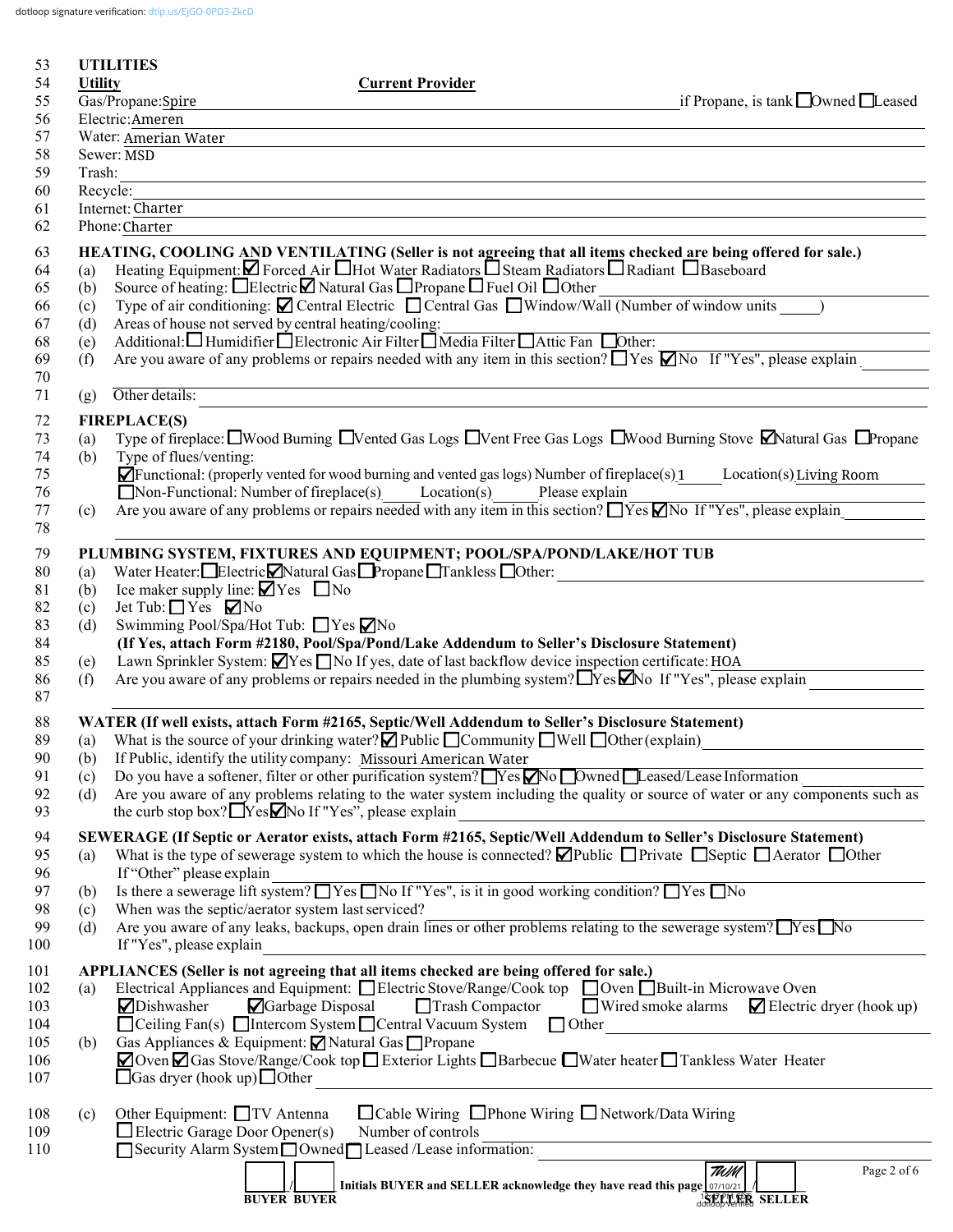| 111        | ■Satellite Dish ■Owned■Leased/LeaseInformation: ■<br>Number of Collars                                                                                                    |
|------------|---------------------------------------------------------------------------------------------------------------------------------------------------------------------------|
| 112        |                                                                                                                                                                           |
| 113<br>(d) | Are you aware of any items in this section in need of repair or replacement? $\Box$ Yes $\Box$ No If "Yes", please explain                                                |
| 114        |                                                                                                                                                                           |
| 115        | <b>ELECTRICAL</b>                                                                                                                                                         |
| 116        | Type of service panel: $\Box$ Fuses $\Box$ Circuit Breakers $\Box$ Other:<br>(a) Type of wiring: $\Box$ Copper $\Box$ Aluminum $\Box$ Knob and Tube $\Box$ Unknown        |
| 117        |                                                                                                                                                                           |
| 118<br>(b) | Are you aware of any problems or repairs needed in the electrical system? $\Box$ Yes $\Box$ No If "Yes", please explain                                                   |
| 119        |                                                                                                                                                                           |
| 120        | ROOF, GUTTERS AND DOWNSPOUTS                                                                                                                                              |
| 121<br>(a) | What is the approximate age of the roof? $\frac{4}{2}$ Years. Documented? $\blacksquare$ Yes $\blacksquare$ No                                                            |
| 122<br>(b) |                                                                                                                                                                           |
| 123<br>124 | Has the roof been repaired, recovered or any portion of it replaced or recovered during your ownership? $\Box$ Yes $\Box$ No If "Yes",                                    |
| (c)<br>125 | please explain                                                                                                                                                            |
| (d)        | please explain<br>Are you aware of any problems with the roof, gutters or downspouts? No If "Yes", please explain                                                         |
|            | <u> 1989 - Johann Stoff, amerikansk politiker (d. 1989)</u>                                                                                                               |
|            | <b>CONSTRUCTION</b>                                                                                                                                                       |
| (a)        | Are you aware of any problems with the footing, foundation walls, sub-floor, interior and exterior walls, roof construction,                                              |
|            | decks/porches or other load bearing components? TYes MNo If "Yes" please describe in detail                                                                               |
|            |                                                                                                                                                                           |
|            | (b) Are you aware of any repairs to any of the building elements listed in (a) above? Nes Mo If "Yes", please describe the                                                |
|            | location, extent, date and name of the person/company who did the repair or control effort                                                                                |
| (c)        | Are you aware that any of the work in (b) above was completed without required permits? $\Box$ Yes $\nabla$ No                                                            |
| (d)        | List all significant additions, modifications, renovations, & alterations to the property during your ownership:                                                          |
|            |                                                                                                                                                                           |
| (e)        | Were required permits obtained for the work in (d) above? $\Box$ Yes $\Box$ No                                                                                            |
|            | <b>BASEMENT AND CRAWL SPACE (Complete only if applicable)</b>                                                                                                             |
| (a)        | $\Box$ Sump pit $\Box$ Sump pit and pump                                                                                                                                  |
| (b)        | Type of foundation: $\bigcirc$ Concrete Stone Cinder Block Wood                                                                                                           |
| (c)        | Are you aware of any dampness, water accumulation or leakage, in the basement or crawl space? Nes VNo If "Yes", please                                                    |
|            | describe in detail                                                                                                                                                        |
|            |                                                                                                                                                                           |
|            |                                                                                                                                                                           |
| (d)        | Are you aware of any repairs or other attempts to control any water or dampness problem in the basement or crawl space?                                                   |
|            | $\Box$ Yes $\Box$ No If "Yes", please describe the location, extent, date and name of the person/company who did the repair or control                                    |
|            | effort                                                                                                                                                                    |
|            |                                                                                                                                                                           |
|            | PESTS OR TERMITES/WOOD DESTROYING INSECTS<br>Are you aware of any pests or termites/wood destroying insects impacting the property and improvements? $\Box$ Yes $\Box$ No |
| (a)<br>(b) | Are you aware of any uncorrected damage to the property caused by pests or termites/wood destroying insects? $\Box$ Yes $\Box$ No                                         |
| (c)        | Is your property currently under a warranty contract by a licensed pest/termite control company? $\Box$ Yes $\Box$ No                                                     |
| (d)        | Are you aware of any pest/termite control reports for the property? $\Box$ Yes $\nabla$ No                                                                                |
| (e)        | Are you aware of any pest/termite control treatments to the property? $\blacksquare$ Yes $\blacksquare$ No                                                                |
| (f)        | Please explain any "Yes" answers you gave in this section Builder Provided HomeTeam Pest Defense first year                                                               |
|            |                                                                                                                                                                           |
|            | <b>SOIL AND DRAINAGE</b>                                                                                                                                                  |
| (a)        | Are you aware of any fill, expansive soil or sinkholes on the property or that may affect the property? $\Box$ Yes $\Box$ No                                              |
| (b)        | Are you aware of any soil, earth movement, flood, drainage or grading problems on the property or that may affect the                                                     |
|            | property? $\Box$ Yes $\nabla$ No                                                                                                                                          |
| (c)        | Are you aware of any past, present or proposed mining, strip-mining, or any other excavations on the property or that may affect                                          |
|            | the property? $\Box$ Yes $\Box$ No                                                                                                                                        |
| (d)        | Are you aware of any Post-construction Stormwater Best Management Practices (BMPs) on the property? (BMPs are private                                                     |
|            | stormwater management facilities which include a recorded formal Maintenance Agreement with the Metropolitan Sewer District,                                              |
|            | e.g. retention ponds, rain gardens, sand filters, permeable pavement) $\Box$ Yes $\nabla$ No                                                                              |
| (e)        |                                                                                                                                                                           |
|            | ,我们也不会有什么。""我们的人,我们也不会有什么?""我们的人,我们也不会有什么?""我们的人,我们的人,我们的人,我们的人,我们的人,我们的人,我们的人,我                                                                                          |
|            |                                                                                                                                                                           |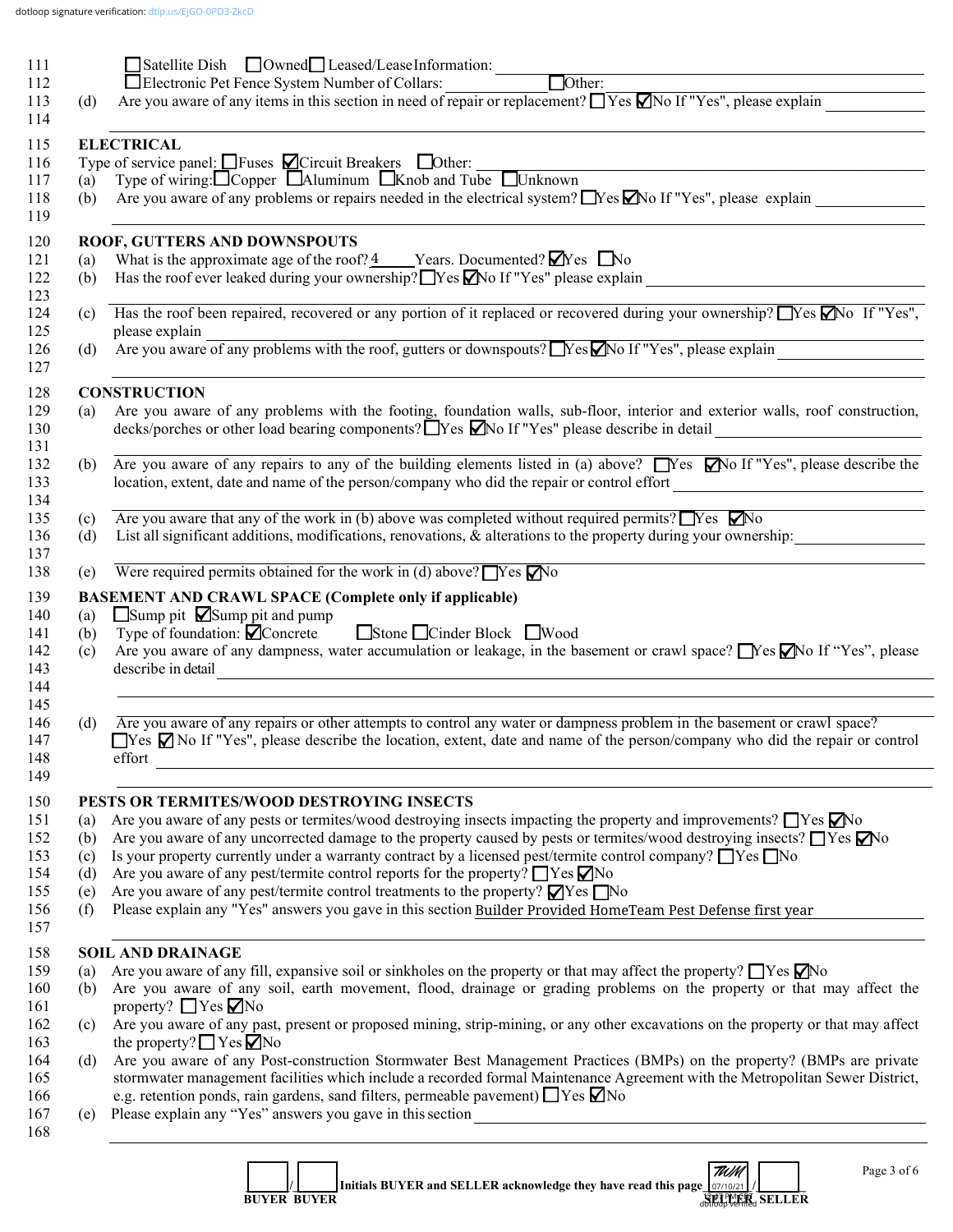# 169 **HAZARDOUS SUBSTANCES/OTHER ENVIRONMENTAL CONCERNS**<br>170 (a) Lead: (Note: Production of lead-based naint was banned in 1978, See Disclose

|     | (a) Lead: (Note: Production of lead-based paint was banned in 1978. See Disclosure of Information and Acknowledgement Lead Based<br>Paint and/or Lead-Based Paint Hazards, form #2049.)                                                                                                                                                                        |
|-----|----------------------------------------------------------------------------------------------------------------------------------------------------------------------------------------------------------------------------------------------------------------------------------------------------------------------------------------------------------------|
|     | (1) Are you aware of the presence of any lead hazards (such as paint, water supply lines, etc.) on the property? $\Box$ Yes $\Box$ No                                                                                                                                                                                                                          |
|     | (2) Are you aware if it has ever been covered or removed? $\Box$ Yes $\Box$ No                                                                                                                                                                                                                                                                                 |
|     | (3) Are you aware if the property has been tested for lead? $\Box$ Yes $\Box$ No If "Yes", please give date performed, type of test and test<br>results                                                                                                                                                                                                        |
|     | (4) Please explain any "Yes" answers you gave in this section $\frac{1}{\sqrt{2\pi}}$                                                                                                                                                                                                                                                                          |
|     | (b) Asbestos Materials                                                                                                                                                                                                                                                                                                                                         |
|     | (1) Are you aware of the presence of asbestos materials on the property, such as roof shingles, siding, insulation, ceiling, flooring,                                                                                                                                                                                                                         |
|     | pipe wrap, etc.? $\Box$ Yes $\Box$ No                                                                                                                                                                                                                                                                                                                          |
|     | (2) Are you aware of any asbestos material that has been encapsulated or removed? $\Box$ Yes $\Box$ No                                                                                                                                                                                                                                                         |
|     | (3) Are you aware if the property has been tested for the presence of asbestos? $\Box$ Yes $\Box$ No If "Yes", please give date performed,                                                                                                                                                                                                                     |
|     | type of test and test results                                                                                                                                                                                                                                                                                                                                  |
|     | type of test and test results<br>(4) Please explain any "Yes" answers you gave in this section                                                                                                                                                                                                                                                                 |
|     | (c) Mold                                                                                                                                                                                                                                                                                                                                                       |
|     | (1) Are you aware of the presence of any mold on the property? $\Box$ Yes $\Box$ No                                                                                                                                                                                                                                                                            |
|     | (2) Are you aware of anything with mold on the property that has ever been covered or removed? $\Box$ Yes $\Box$ No                                                                                                                                                                                                                                            |
|     | (3) Are you aware if the property has ever been tested for the presence of mold? These $\Box$ No If "Yes", please give date performed,<br>type of test and test results                                                                                                                                                                                        |
|     | type of test and test results<br>(4) Please explain any "Yes" answers you gave in this section                                                                                                                                                                                                                                                                 |
|     |                                                                                                                                                                                                                                                                                                                                                                |
|     | (d) Radon<br>(1) Are you aware if the property has been tested for radon gas? $\Box$ Yes $\Box$ No If "Yes", please give date performed, type of test                                                                                                                                                                                                          |
|     | and test results                                                                                                                                                                                                                                                                                                                                               |
|     | (2) Are you aware if the property has ever been mitigated for radon gas? $\Box$ Yes $\Box$ No If "Yes", please provide the date and name<br>of the person/company who did the mitigation<br><u> 1989 - Johann Stoff, Amerikaansk politiker († 1908)</u>                                                                                                        |
| (e) | Methamphetamine                                                                                                                                                                                                                                                                                                                                                |
|     | Are you aware if the property is or was used as a lab, production or storage site for methamphetamine or was the residence of<br>a person convicted of a crime related to methamphetamine or a derivative controlled substance related thereto?<br>□ YesΩ No If "Yes", Section 442.606 RSMo requires you to disclose such facts in writing, please explain     |
| (f) | Waste Disposal Site or Demolition Landfill (permitted or unpermitted)<br>Are you aware of any permitted or unpermitted solid waste disposal site or demolition landfill on the property? $\Box$ Yes $\Box$ No                                                                                                                                                  |
|     | If "Yes", Section 260.213 RSMo requires you to disclose the location of any such site on the property. Please provide such<br>information.                                                                                                                                                                                                                     |
|     | Note: If Seller checks "Yes", Buyer may be assuming liability to the State for any remedial action at the property.                                                                                                                                                                                                                                            |
| (g) | Radioactive or Hazardous Materials                                                                                                                                                                                                                                                                                                                             |
|     | Have you ever received a report stating affirmatively that the property is or was previously contaminated with radioactive<br>material or other hazardous material? $\Box$ Yes $\Box$ No If "Yes", Section 442.055 RSMo requires you to disclose such knowledge<br>in writing. Please provide such information, including a copy of such report, if available. |
|     | (h) Other Environmental Concerns                                                                                                                                                                                                                                                                                                                               |
|     | Are you aware of any other environmental concerns that may affect the property such as polychlorinated biphenyls (PCB's),<br>electro-magnetic fields (EMF's), underground fuel tanks, unused septic or storage tanks, etc.? ■ Yes No If "Yes", please<br>explain                                                                                               |
|     | <b>SURVEY AND ZONING</b>                                                                                                                                                                                                                                                                                                                                       |
| (a) | Are you aware of any shared or common features with adjoining properties? $\Box$ Yes $\Box$ No                                                                                                                                                                                                                                                                 |
| (b) | Are you aware of any rights of way, unrecorded easements, or encroachments, which affect the property? $\Box$ Yes $\Box$ No                                                                                                                                                                                                                                    |
| (c) | Is any portion of the property located within the 100-year flood hazard area (flood plain)? $\Box$ Yes $\Box$ No                                                                                                                                                                                                                                               |
|     | (d) Do you have a survey of the property? $\blacksquare$ Yes $\blacksquare$ No (If "Yes", please attach) Does it include all existing improvements on the                                                                                                                                                                                                      |
|     | property? $\nabla$ Yes $\nabla$ No                                                                                                                                                                                                                                                                                                                             |

|  |                    | Initials BUYER and SELLER acknowledge they have read this page $\vert_{07/10/21}\vert$ / | $\frac{1}{2}$ |  |
|--|--------------------|------------------------------------------------------------------------------------------|---------------|--|
|  | <b>BUYER BUYER</b> |                                                                                          | <b>SELLER</b> |  |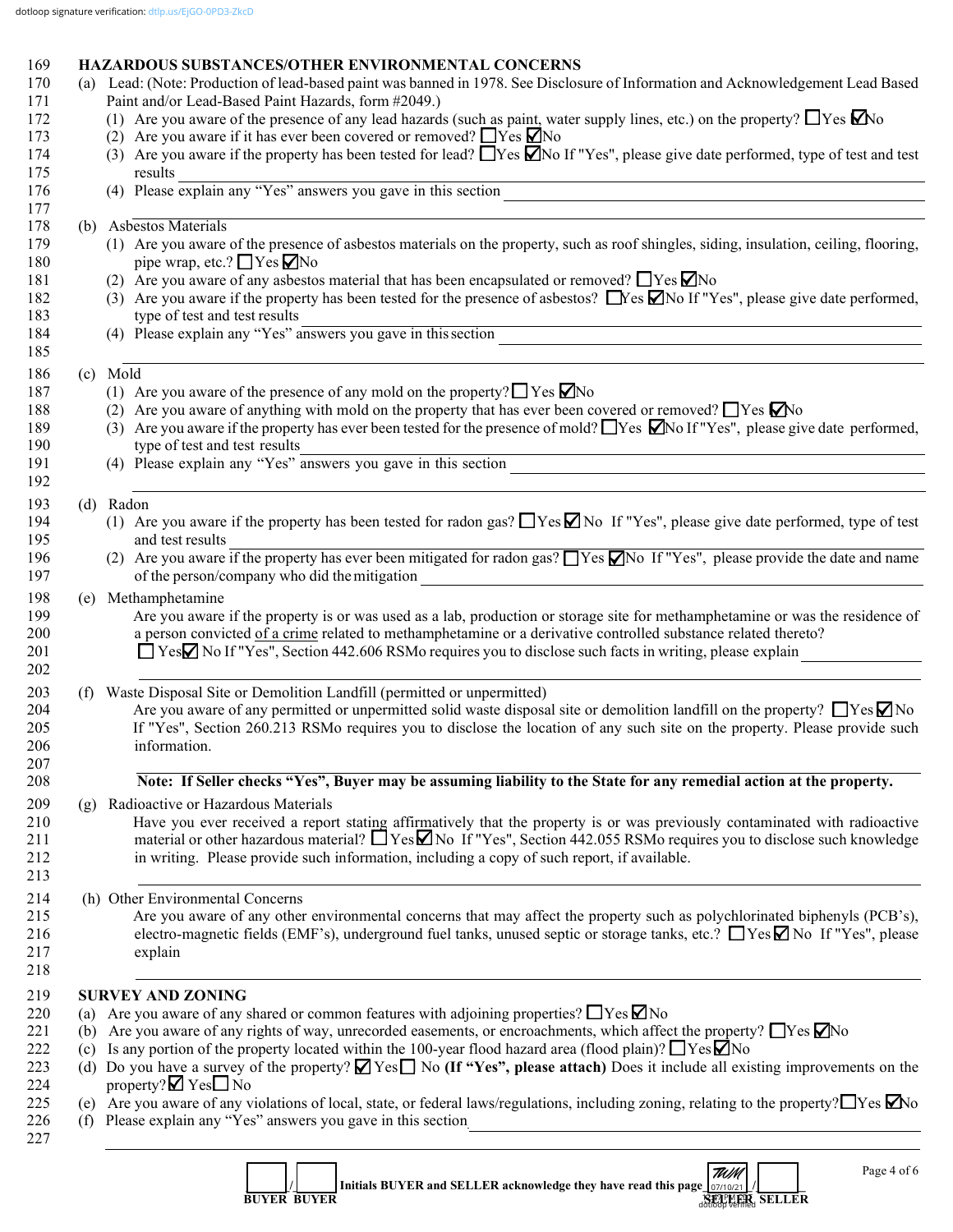#### 228 **INSURANCE**

229 Are you aware of any claims that have been filed for damages to the property?  $\Box$  Yes  $\Box$  No If "Yes", please provide the following 230 information: date of claim, description of claim, repairs and/or replacements completed \_\_\_\_\_\_\_\_\_\_\_\_\_\_\_\_\_\_\_\_\_\_\_\_\_\_\_\_\_\_\_\_\_\_\_\_\_\_  $231$ 

|                            | <b>MISCELLANEOUS</b>                                                                                                                                                                                                             |
|----------------------------|----------------------------------------------------------------------------------------------------------------------------------------------------------------------------------------------------------------------------------|
| (a)                        | The approximate age of the residence is $4$ years. The Seller has occupied the property from $08/01/2017$<br>to $07/10/2021$ .                                                                                                   |
| (b)                        | Has the property been continuously occupied during the last twelve months? $\Box$ Yes $\Box$ No If "No", please explain                                                                                                          |
| (c)                        | Is the property located in an area that requires any compliance inspection(s) including municipality, conservation, fire district or<br>any other required governmental authority? $\Box$ Yes $\Box$ No If "Yes", please explain |
| (d)                        | Is the property located in an area that requires any specific disclosure(s) from the city or county? $\Box$ Yes $\Box$ No If "Yes", please<br>explain                                                                            |
| (e)                        | Is the property designated as a historical home or located in a historic district? $\Box$ Yes $\Box$ No If "Yes", please explain                                                                                                 |
| (f)                        | Is property tax abated? $\Box$ Yes $\Box$ No Expiration date<br>Attach documentation from taxing authority.                                                                                                                      |
| (g)                        | Are you aware of any pets having been kept in or on the property? $\Box$ Yes $\Box$ No If "Yes" please explain Fish tank, Lizard tank                                                                                            |
| (h)                        | Is the Buyer being offered a protection plan/home warranty at closing at Seller's expense? $\Box$ Yes $\Box$ No (If "Yes", please attach)                                                                                        |
| (i)                        | Are you aware of any inoperable windows or doors, broken thermal seals, or cracked/broken glass? $\Box$ Yes $\Box$ No                                                                                                            |
| (1)                        | Are you aware if carpet has been laid over a damaged wood floor? $\Box$ Yes $\Box$ No                                                                                                                                            |
| (k)                        | Are you aware of any existing or threatened legal action affecting the property? $\Box$ Yes $\Box$ No                                                                                                                            |
| $\left( \mathrm{l}\right)$ | Are you aware of any consent required of anyone other than the signer(s) of this form to convey title to the property? $\Box$ Yes $\Box$ No                                                                                      |
| (m)                        | Please explain any "Yes" answers you gave for $(i)$ , $(j)$ , $(k)$ , or $(l)$ above                                                                                                                                             |
|                            |                                                                                                                                                                                                                                  |

### 255 **Additional Comments:**

## $256$  $257$ 258 \_\_\_\_\_\_\_\_\_\_\_\_\_\_\_\_\_\_\_\_\_\_\_\_\_\_\_\_\_\_\_\_\_\_\_\_\_\_\_\_\_\_\_\_\_\_\_\_\_\_\_\_\_\_\_\_\_\_\_\_\_\_\_\_\_\_\_\_\_\_\_\_\_\_\_\_\_\_\_\_\_\_\_\_\_\_\_\_\_\_\_\_\_\_\_\_\_\_\_\_\_\_\_\_\_\_\_\_ 259 \_\_\_\_\_\_\_\_\_\_\_\_\_\_\_\_\_\_\_\_\_\_\_\_\_\_\_\_\_\_\_\_\_\_\_\_\_\_\_\_\_\_\_\_\_\_\_\_\_\_\_\_\_\_\_\_\_\_\_\_\_\_\_\_\_\_\_\_\_\_\_\_\_\_\_\_\_\_\_\_\_\_\_\_\_\_\_\_\_\_\_\_\_\_\_\_\_\_\_\_\_\_\_\_\_\_\_\_ 260 \_\_\_\_\_\_\_\_\_\_\_\_\_\_\_\_\_\_\_\_\_\_\_\_\_\_\_\_\_\_\_\_\_\_\_\_\_\_\_\_\_\_\_\_\_\_\_\_\_\_\_\_\_\_\_\_\_\_\_\_\_\_\_\_\_\_\_\_\_\_\_\_\_\_\_\_\_\_\_\_\_\_\_\_\_\_\_\_\_\_\_\_\_\_\_\_\_\_\_\_\_\_\_\_\_\_\_\_

261 Seller attaches the following document(s):